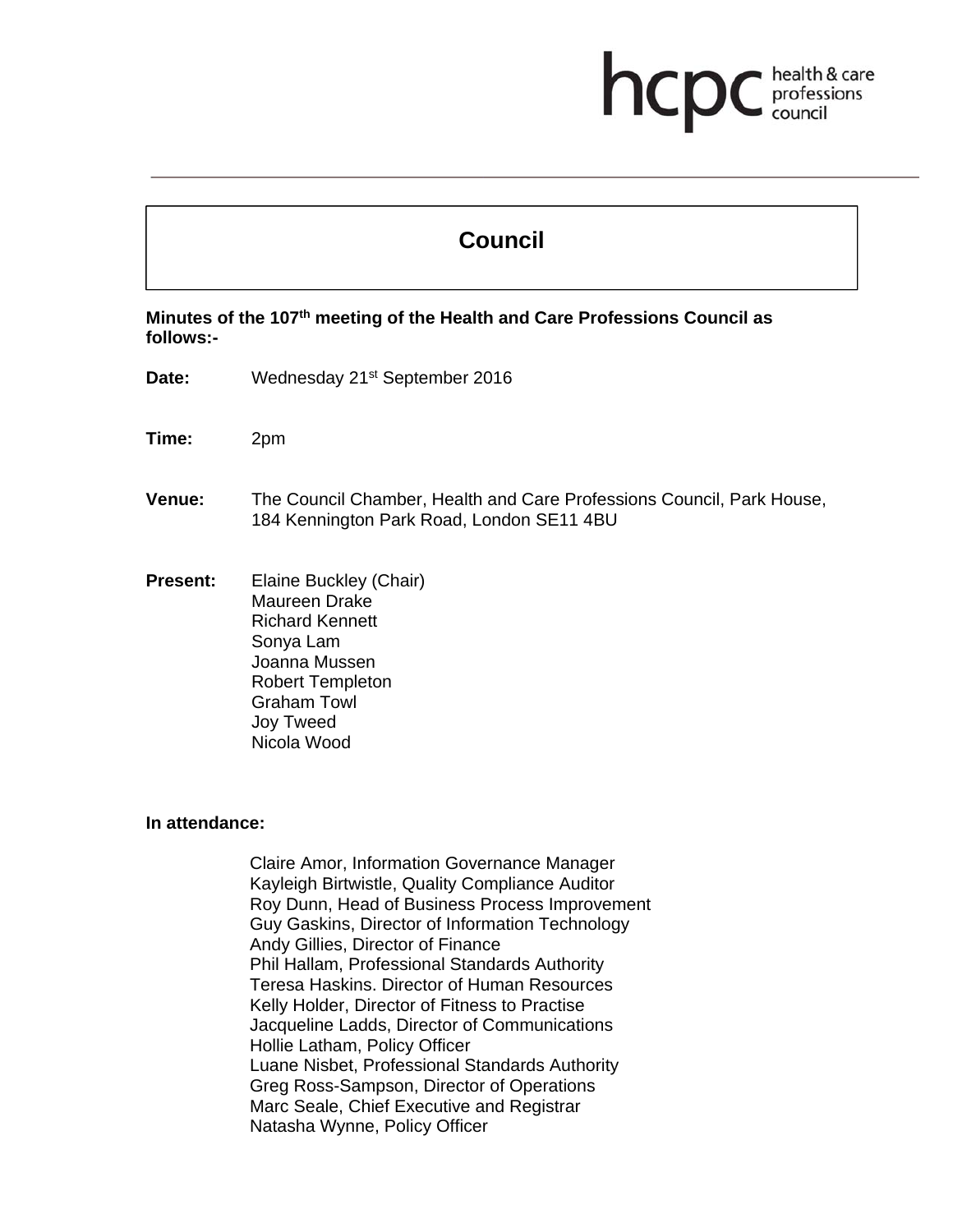## **Item 1.16/140 Chair's welcome and introduction**

1.1. The Chair welcomed Council members and those seated in the public gallery to the 107<sup>th</sup> meeting of Council.

# **Item 2.16/141 Apologies for absence**

2.1 Apologies were received from Stephen Cohen and Stephen Wordsworth.

# **Item 3.16/142 Approval of Agenda**

3.1 The Council approved the agenda.

## **Item 4.16/143 Declaration of Members' interests**

4.1 Nicola Wood declared an interest as a non-executive Director of the Board of the Information Commissioner's Office. This interest had particular relevance to item 15.ii 'Consultation on the revised guidance on confidentiality'.

## **Item 5.16/144 Minutes of the Council meeting of 6 and 7 July 2016**

- 5.1 The Council considered the minutes of the 106<sup>th</sup> meeting of the Health and Care Professions Council.
- 5.2 The Council amended the minutes to show the attendance of Eileen Mullan. It was also agreed that reference to the clean audit report provided by Grant Thornton would be added to item 6 of day two of the meeting.
- 5.3 The Council agreed the minutes.

## **Item 6.16/145 Matters arising**

- 6.1 The Council noted those matters arising from the meetings held on 6 and 7 July 2016.
- 6.2 The Council noted the report.

## **Item 7.16/146 Chair**'**s report**

7.1 The Council received a report from the Chair.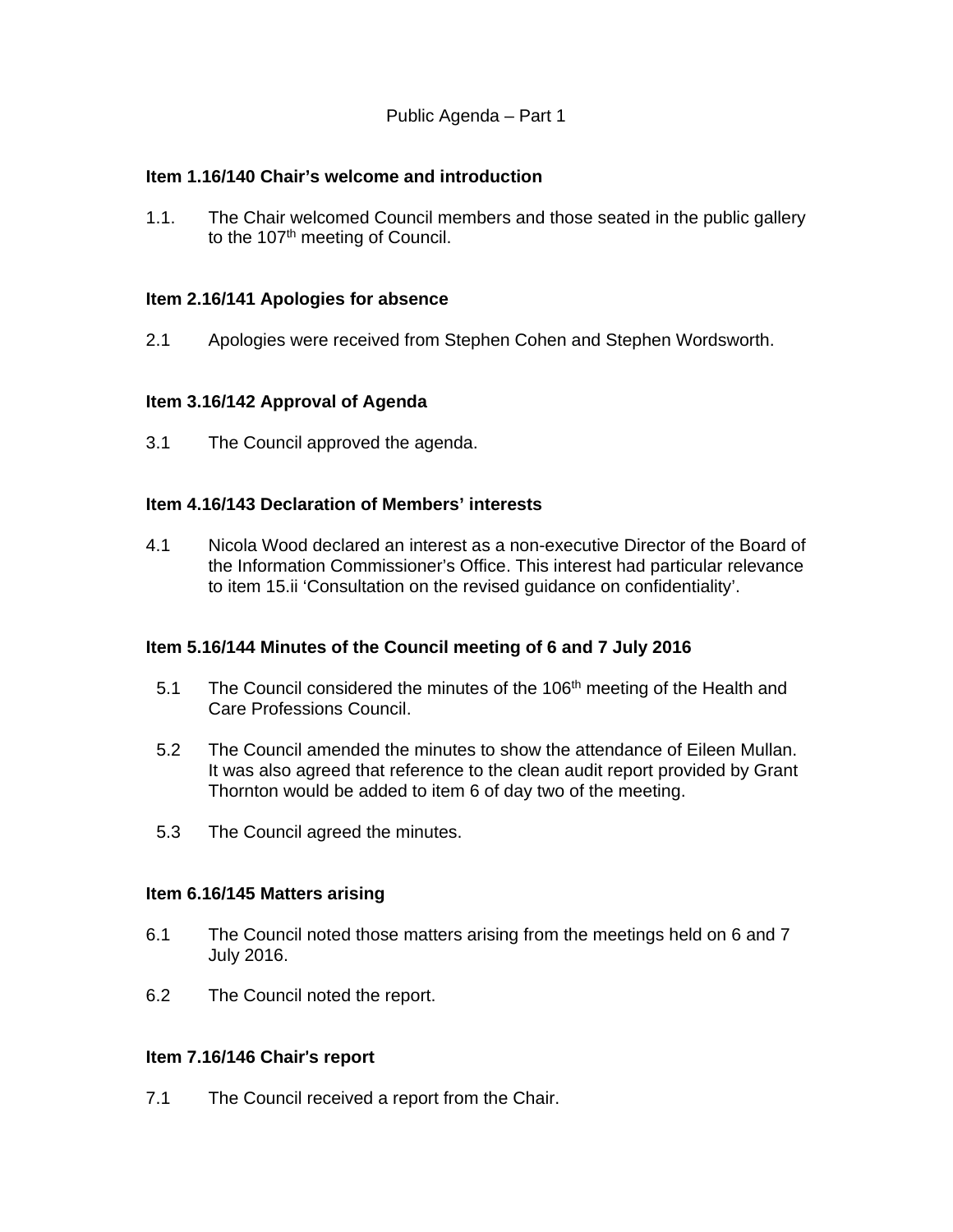- 7.2 The Chair attended the 11<sup>th</sup> annual Allied Health Scientific Conference and gave a presentation focusing on stakeholder engagement. The Chair also spent a day with the Malaysian Ministry of Health and discussed their pending implementation of the Allied Health Professions Act 2016. The regulator being established as a result of this Act differs from the HCPC in that it is taking on the professional body role as well.
- 7.3 The Council noted the report.

#### **Item 8.16/147 Chief Executive**'**s report**

8.1 The Council received and noted a report from the Chief Executive.

#### **Item 9.16/148 New Regulatory body for social work**

- 9.1 The Council received a verbal update on developments following the announcement on 14 January 2016 by Rt. Hon. Nicky Morgan MP, Secretary of State for Education that a "new regulatory body for social work" would be setup in England.
- 9.2 During discussion the following points were noted:-
	- on 13 July, the House of Commons Education Committee published its report on its inquiry into social work reform. The Committee was critical of the Government's plans to reform regulation;
	- the Children and Social Work Bill was debated by the House of Lords Grand Committee in July, some concerns were raised about the proposals for a new regulator. Voting on amendments will take place during the next parliamentary session;
	- in August, the Director of Operations and the Director of Policy and Standards met with civil servants from the Department of Health (DoH) and the Department for Education (DfE) who had been newly allocated to this policy area;
	- HCPC attended a formal meeting with DOH and DfE officials on 20 September. The meeting planned for 11 July was cancelled;
	- there have been reductions to the number of staff at DoH. The Head of Regulation at DoH is new in post and a meeting between this post holder and the HCPC has been arranged; and
	- at the recent EMT strategy day the proposals for a new regulatory body for social workers in England had been explored. A risk register for the 'project' of a transfer of the register is being assembled, similar to that produced for the GSCC transfer. Sensitivity analysis is being led by the Director of Finance.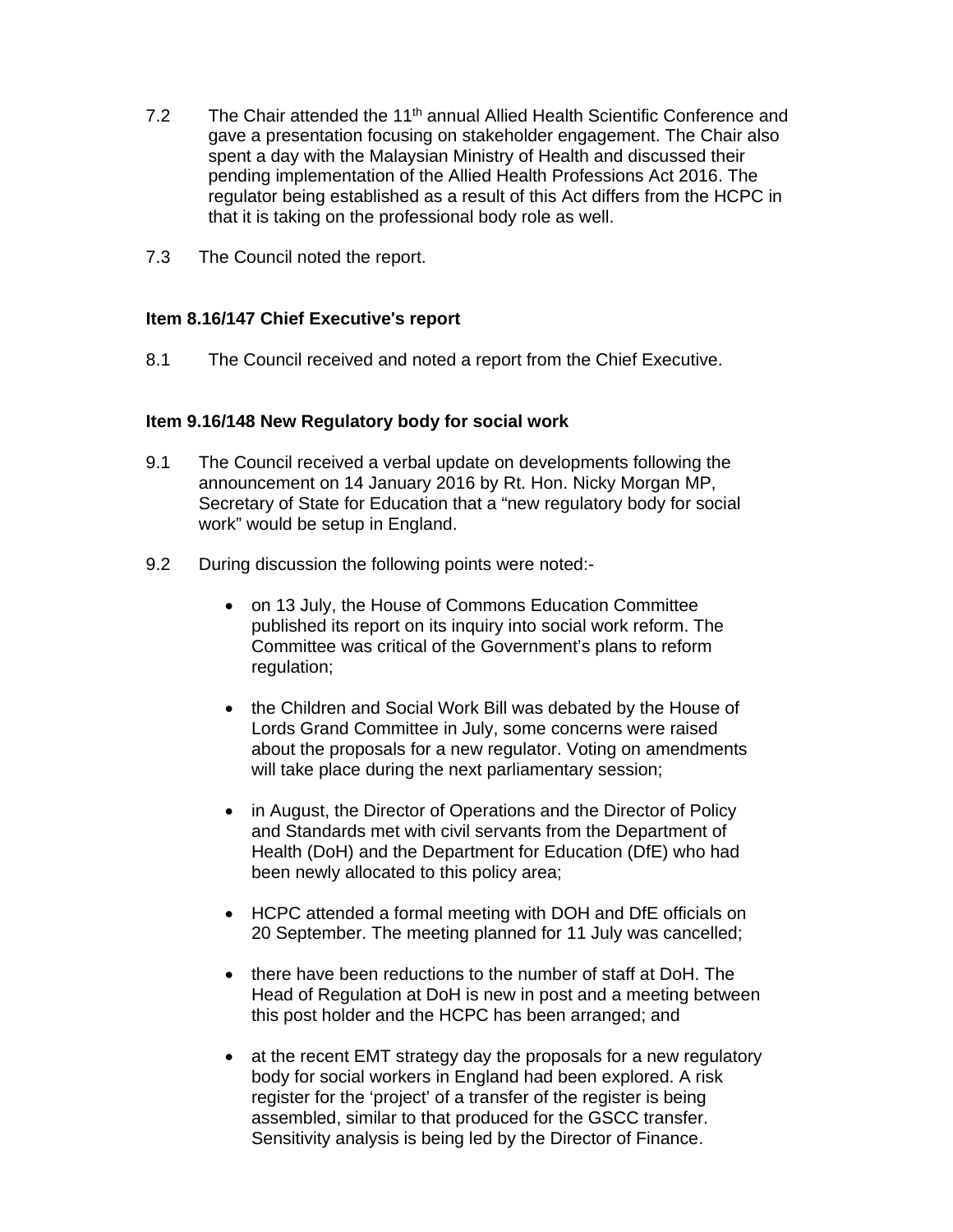- 9.3 The Council discussed proactive stakeholder engagement on the issue of social work reform. The Council agreed to invite the Chief Social Workers to present to the Council at a future date.
- 9.4 The Council agreed that the Audit Committee should consider the project risk register for the transfer of the register of social workers in England in December, when more detail on proposals are likely to be known.
- 9.5 The Council agreed that the HCPC needed to communicate its ongoing role as regulator to social workers in England. Standards of proficiency for social workers have recently been reviewed and consulted and the profession is currently in registration renewal.
- 9.6 The Council noted the paper.

#### **Item 10.16/149 Reforming health and care professional regulation**

- 10.1 The Council received a presentation from the Chief Executive regarding health and care professional regulation reform.
- 10.2 During discussion, the following points were noted:
	- on 6 July the DoH convened meeting of the regulators to discuss 'upstream measures';
	- in addition, DoH ran a series of five 'pre consultation events' focusing on the purpose of regulation, agility and cost-effectiveness;
	- at these events there was general consensus that legislative reform was needed for modernisation, and that greater autonomy would allow processes to be streamlined enabling more resource to be spent on prevention; and
	- DoH intends to consult in the autumn, this is dependent on Ministerial approval.
- 10.3 In response to a question about the progress of the PSA's performance review, it was noted that a new approach had been introduced this year and that the process was almost complete.
- 10.4 The Council noted the report.

## **Item 11.i.16/150 Finance report**

11.i.1 The Council received a paper from the Executive.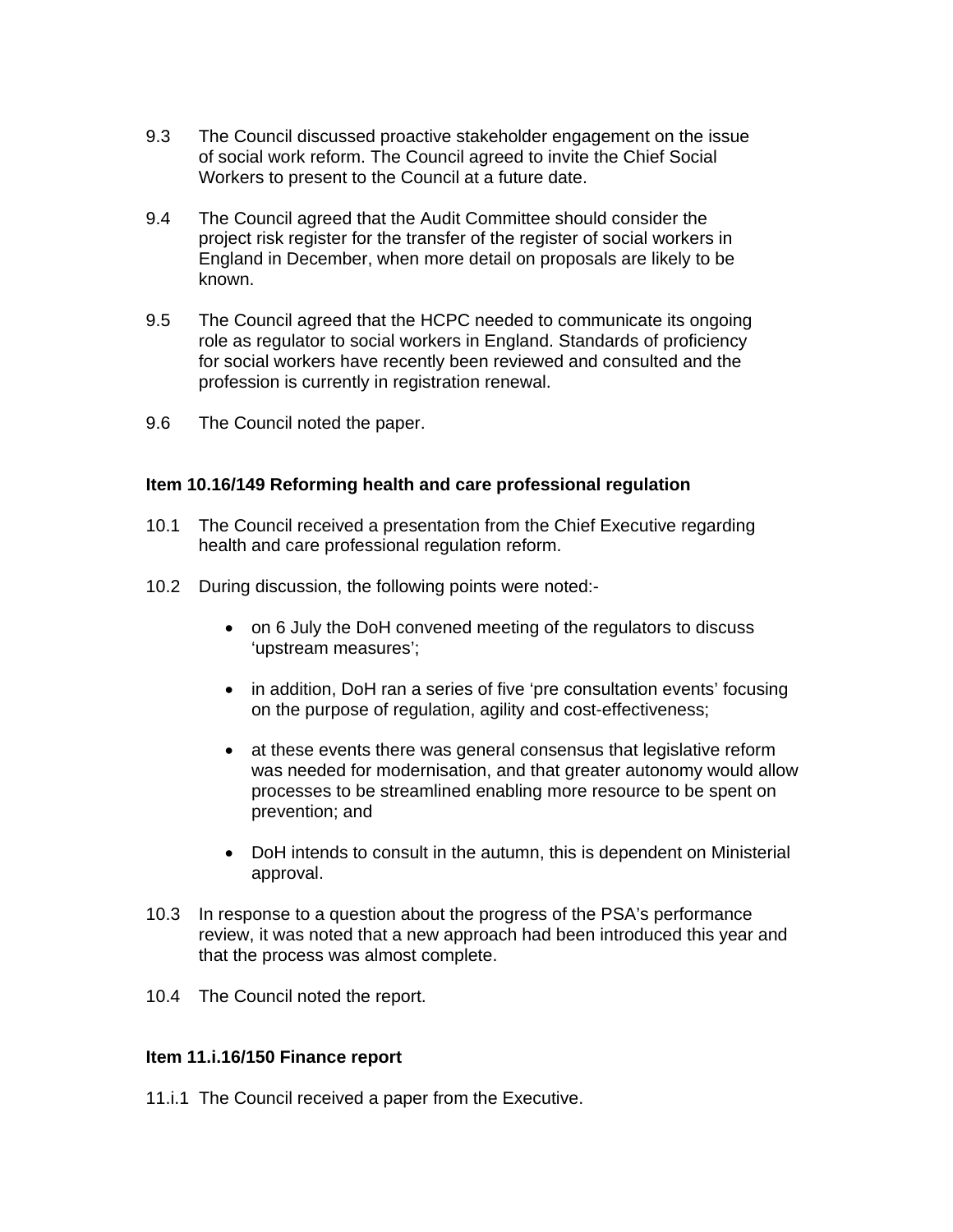- 11.i.2 The report sets out the main activities of the Finance Department since the July 2016 meeting of Council. It included statistical information and highlights key work undertaken
- 11.i.3 During discussion, the following points were noted:-
	- HCPC is now paying fees for all non-FTP Partner work automatically rather than by claim. Direct payment for FTP work will begin in October;
	- as part of their 2015-16 audit, the NAO made an observation about the budgeting and management accounts process. A paper on this is included on today's meeting agenda;
	- FTP expenditure is currently 10% over budget;
	- an FTP 3 month budget reforecast is undertaken as the years caseload is clearer at that point;
	- major projects are £671k under budget, a significant part of that is due to the 186 Kennington Park Road renovation project, which will carry over into 2017-18; and
	- budget holders will reforecast their spend for 2016-17 in October, based on the first six months of actual spend.
- 11.i.4 In response to a question about whether the FTP year to date overspend cast doubt on the appropriateness of the assumptions on which the 2016-17 budget was based, it was noted that FTP spend in 2015-16 was within 1% of the 2015-16 month 9 and month 6 reforecasts and within 2% of the original 2015-16 budget, and the budget for 2016-17 was set using the same model and similar assumptions. The Director of FTP confirmed that the year to date overspend is primarily due to an unexpected increase in preliminary hearings, hearing adjournments and interim order applications. The FTP department realignment aims to create efficiencies through streamlined process and specialist teams to better deal with increasing complexity.
- 11.i.5 In response to a question it was noted that the new tribunal suite at 405 Kennington Park Road is being used at 95% capacity, but an evaluation of its impact will be undertaken.
- 11.i.6 The Council discussed the major projects underspend. The Council requested a paper in December 2016 focusing solely on projects including financial aspects.
- 11.i.7 The Council noted the paper.

## **Item 11.ii.16/151 Management accounts process**

11.ii.1 The Council received a paper from the Executive.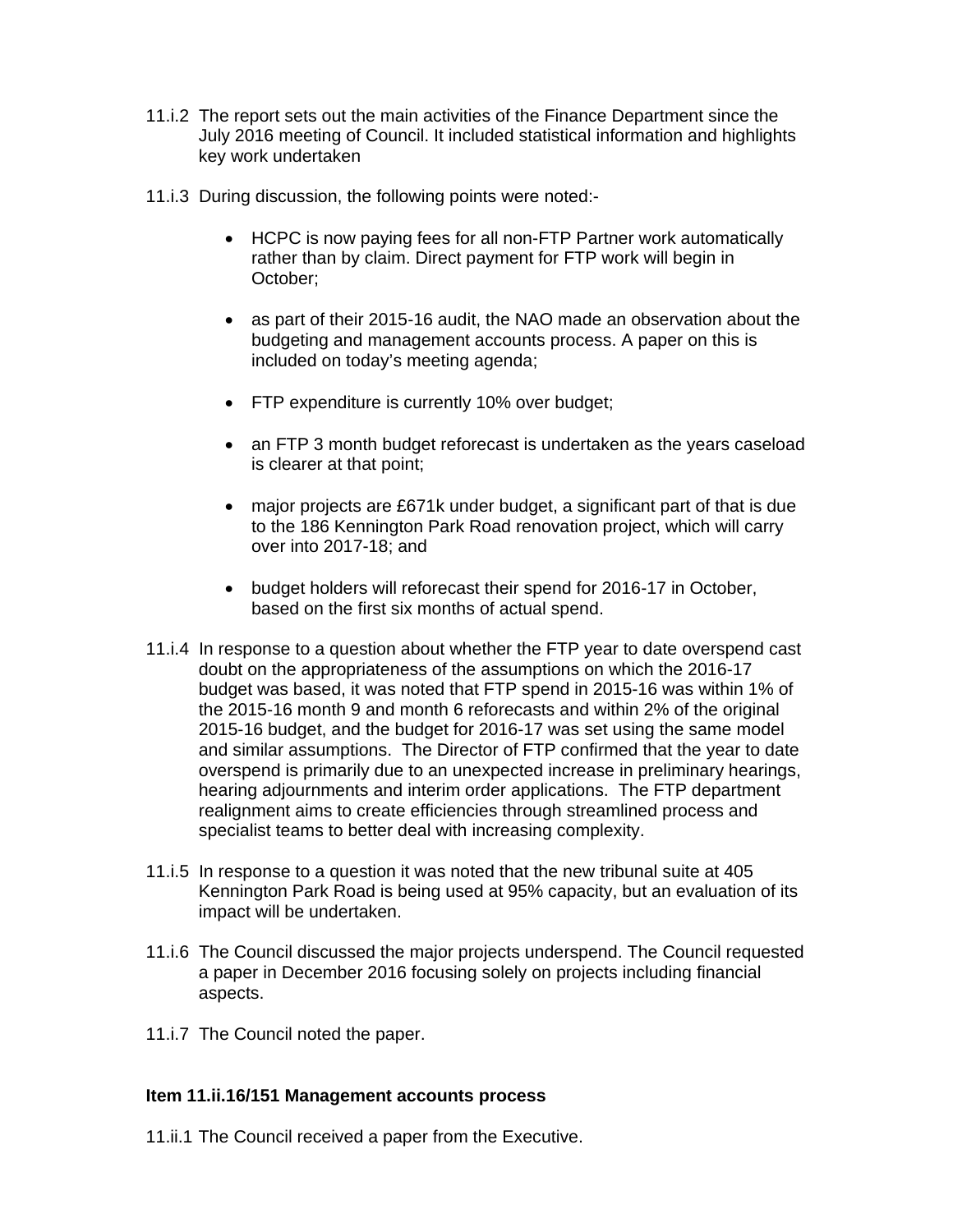- 11.ii.2 The Council noted that the NAO's report to Audit Committee and Council following their 2015-16 audit was critical of the variance analysis in HCPC's management accounts and recommended that HCPC "should agree on the level of granularity and type of detail needed in its management accounts for budget holders and for Council".
- 11.ii.3 During discussion, the following points were noted:
	- as part of their annual audit, NAO sought to take assurance from the monthly management accounts as a high level control. They felt unable to do this due to a perceived weakness in variance analysis;
	- the paper sets out the management accounts process for explaining variances, recommended criteria for EMT and Council to adopt in discussing them, and a proposed response to the NAO's recommendation. The paper was discussed by Audit Committee on 6 September, and the Committee agreed to recommend it to Council for approval;
	- the management accounts process is intended to assist budget holders to manage budgets and it currently achieves this. In 2015-16, total actual expenditure was within 1% of the original budget. The figures in the month 12 management accounts were carried through into the audited statutory accounts without adjustment;
	- the process clarified in the paper aims to be more consistent in variance analysis, normally focusing on significant variances greater than £30,000 and 5%. EMT will continue to focus more attention on overspends than on underspends; and
	- NAO were present when the Audit Committee discussed the paper and were content with the approach taken.
- 11.ii.4 The Council approved the management accounts process and the criteria for discussing variances and the proposed response to the NAO's recommendation.

#### **Item 12.16/152 Comparison between actual and budgeted total registrants 2008 to 2016**

- 12.1 The Council received a paper from the Executive.
- 12.2 The Council noted that at its meeting in July 2016 it requested a report on the accuracy of the registrant number forecast.
- 12.3 The Council noted the consistent accuracy of the forecast and the assurance it provides. The Council thanked the Head of Business Process Improvement for his sustained efforts in preparing it.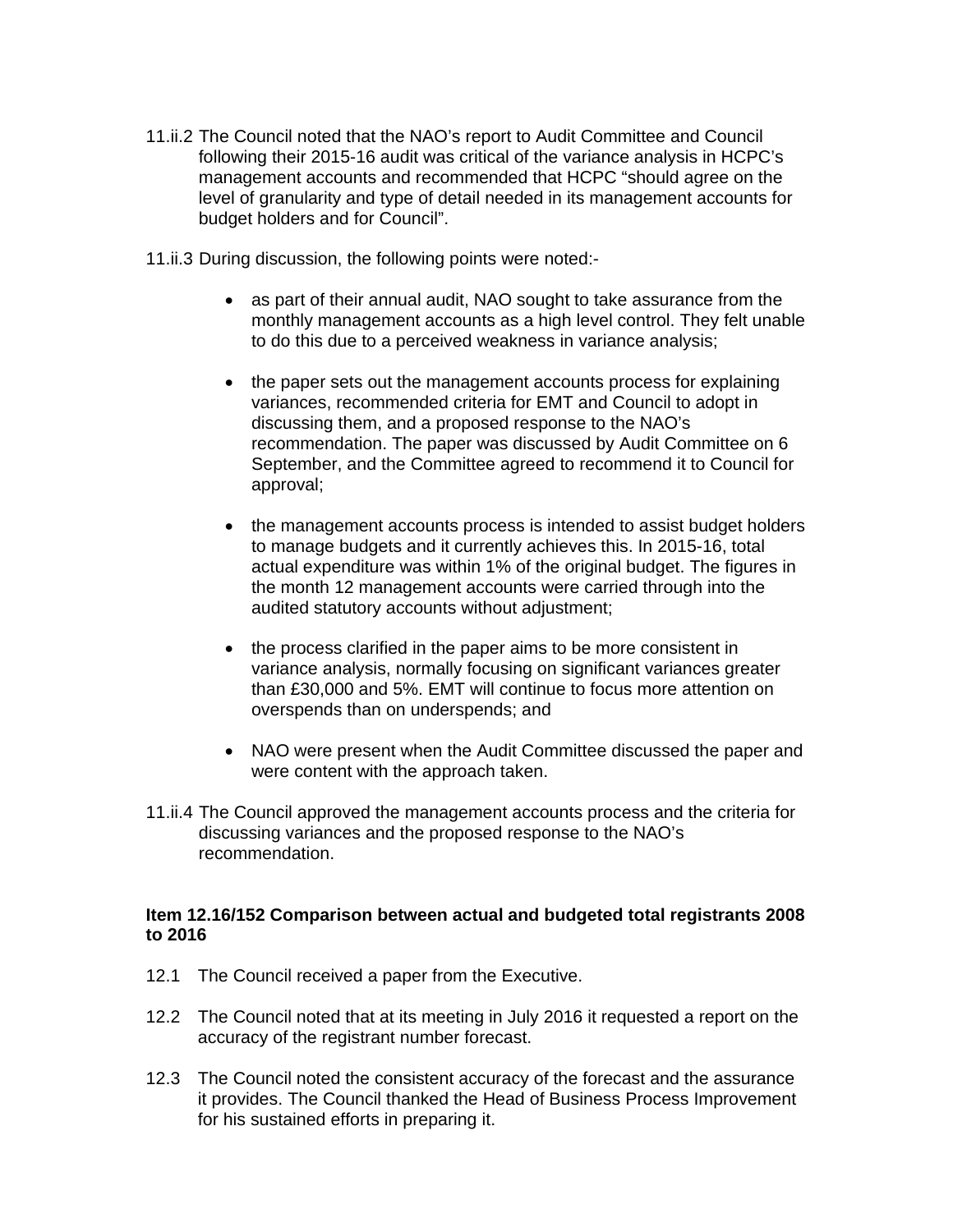- 12.4 In response to a question it was noted that no decrease has been seen in EU applicants since the referendum vote. DoH have issued a call for information on how the UK leaving the European Union will affect the healthcare sector.
- 12.5 The Council noted the paper.

#### **Item 13.16/153 Policy and Standards report**

13.1 The Council noted this paper.

#### **Item 14.i.16/154 Standards of Conduct, Performance and Ethics user guide**

- 14.i.1 The Council received a paper from the Executive.
- 14.i.2 During discussion, the following points were noted:-
	- the standards of conduct, performance and ethics (SCPE) were recently revised, one of the recommendations from engagement work was to produce an accessible guidance to the standards for service users;
	- the guide provides information on how they should expect their health and care professional to behave and what options are available if there is a concern that a professional is not meeting the standards;
	- the new quide will replace the 'Is your health and care professional registered?' leaflet, and will be used in a number of ways in order to engage with service users and raise awareness of the role of the HCPC; and
	- before publication, the guide will be reviewed by the Plain English Campaign.
- 14.i.3 The Council discussed the 'other contacts' section of the guidance. It was agreed that Healthwatch, the Patient Advice and Liaison Service (PALS) and the Local Government and Social Care Ombudsman should be added to this list. It was noted however that the list is not exhaustive.
- 14.i.4 The Council noted that PALs is not a patient representative group and this should be amended on page 17 of the guidance.
- 14.i.5 The Council discussed the format of the guidance. It was noted that focus groups preferred the leaflet format, and that this format has the highest uptake through the GP surgery waiting room campaign. In response to a question it was noted that a digital version of the guidance has not yet been considered and will be explored.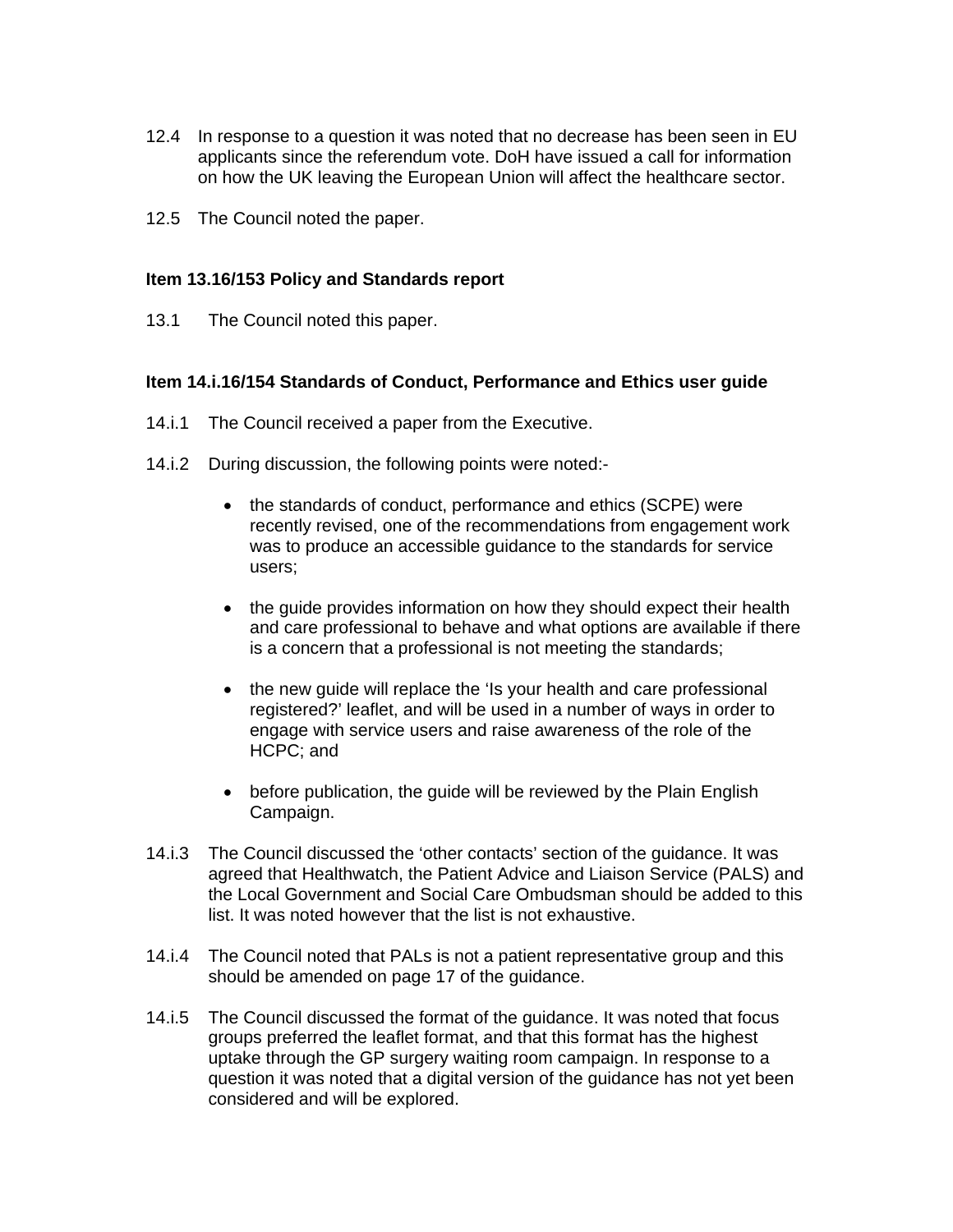14.i.6 The Council agreed the text of the publication, subject to formal legal scrutiny and 'Plain English' editing.

# **Item 14.ii.16/155 Outcomes on the consultation on Social Worker (in England) Standards of Proficiency**

- 14.ii.1 The Council received a paper from the Executive.
- 14.ii.2 The Council noted that the standards of proficiency for social workers in England were first published in 2012 prior to the opening of the Register to this profession. The Executive recently reviewed the standards following the conclusion of a three year programme of visits to pre-registration education and training programmes.
- 14.ii.3 During discussion the following points were noted:-
	- a number of activities took place to support the review including surveys of stakeholders and a workshop;
	- the draft revised standards were publicly consulted on between 1 April 2016 and 24 June 2016;
	- 125 responses to the consultation were received;
	- the advice of the social worker registrant member of Council was sought when considering the responses and preparing the revised draft standards; and
	- the Education and Training Committee considered the paper at their meeting on 8 September and agreed to recommend it to Council for approval.
- 14.ii.4 The Council noted that the Education and Training Committee requested further consideration of the use of the term 'co-production'. Following a review, the Executive is confident the term is well understood in the profession.
- 14.ii.5 The Council expressed regret that DfE and the two Chief Social workers did not respond to the consultation, as this would have been an opportunity to work with the HCPC to make the improvements in social worker regulation in England they have stated are required.
- 14.ii.6 The Council approved the revised standards of proficiency for social workers in England and the text of the consultation analysis documents, subject to minor editing amendments and formal legal scrutiny.

## **Item 14.iii.16/156 Consultation on revised CPD guidance**

14.iii.1 The Council received a paper from the Executive.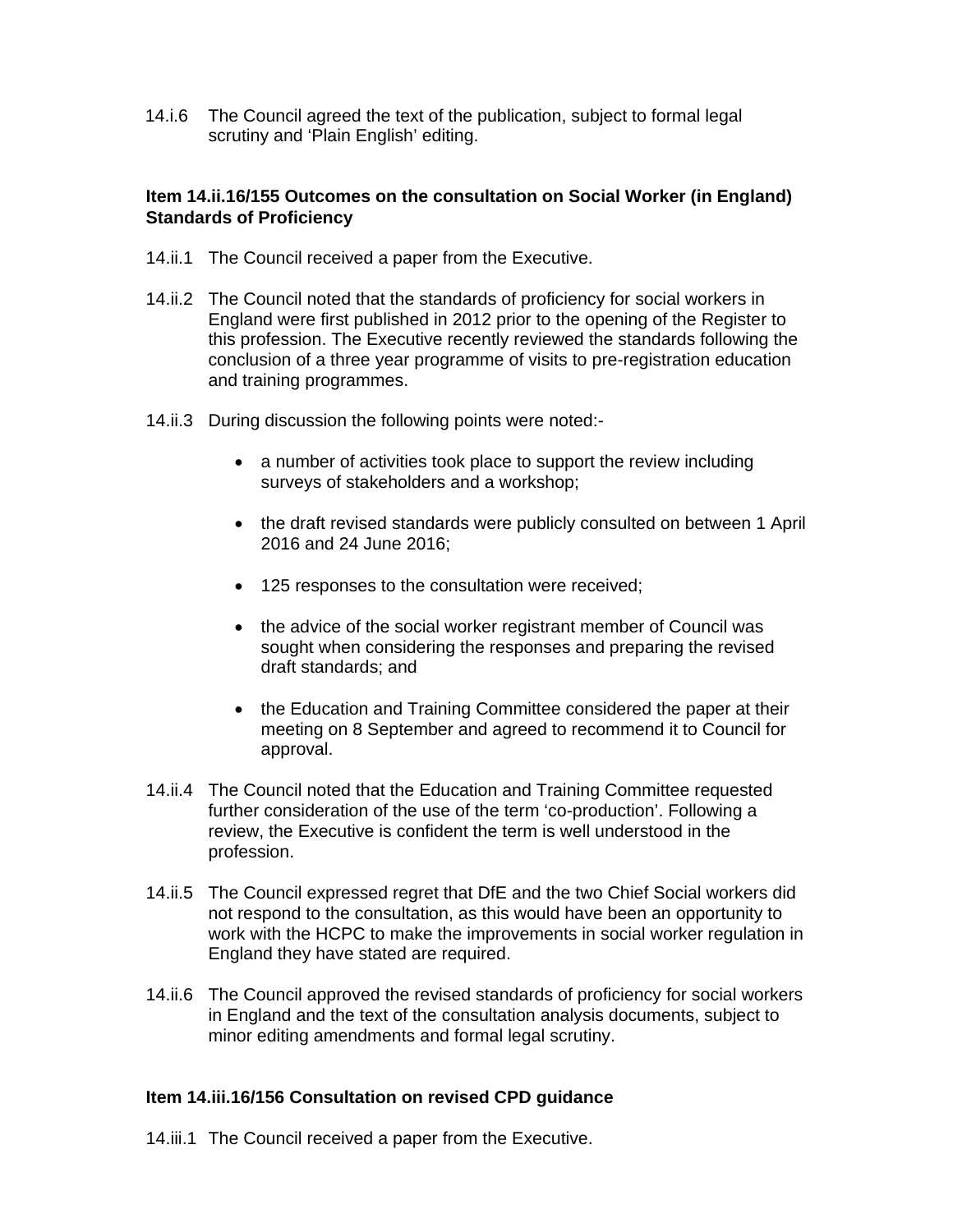#### 14.iii.2 During discussion the following points were noted:-

- the proposed consultation concerns a revised version of the long guide: 'Continuing Professional Development and your registration'. This will replace the existing guidance of the same title. The short guide will no longer be published as it is now distributed very little;
- the review has taken into account the findings of the market research study carried out by Qa research: 'Perceptions and experiences of the HCPC's approach to continuing professional development standards and audits';
- in the research, the guidance materials were viewed positively by the majority, with some requesting improved clarity in specific sections;
- the Education and Training Committee considered the paper at their meeting on 8 September and agreed to recommend it to Council for approval; and
- the consultation will run from October 2016 to January 2017.
- 14.iii.4 The Council agreed the text of the consultation document and draft revised guidance for consultation, subject to minor editing amendments.

## **Item 14.iv.16/157 Annotation of medicine exemptions for orthoptists**

- 14.iv.1 The Council received a paper from the Executive.
- 14.iv.2 The Council noted that legislative amendments which came into effect on 1 April 2016 introduced exemptions to enable orthoptists to sell and supply certain prescription only medicines on their own initiative.
- 14.iv.3 A further amendment is needed in order to require orthoptists to obtain an annotation on the HCPC Register before using the exemptions in their practice. Due to a delay, this is now not expected to be in place until April 2017.
- 14.iv.4 During discussion the following points were noted:-
	- the Council has discretionary powers to annotate the Register to indicate where a registrant has undertaken additional training;
	- due to a drafting error in the legislation, there is currently no legal requirement for an orthoptist to gain an annotation on the Register before using the medicine exemptions in their practice;
	- amendments to the legislation are currently planned for April 2017. If the HCPC exercises its powers to annotate the register the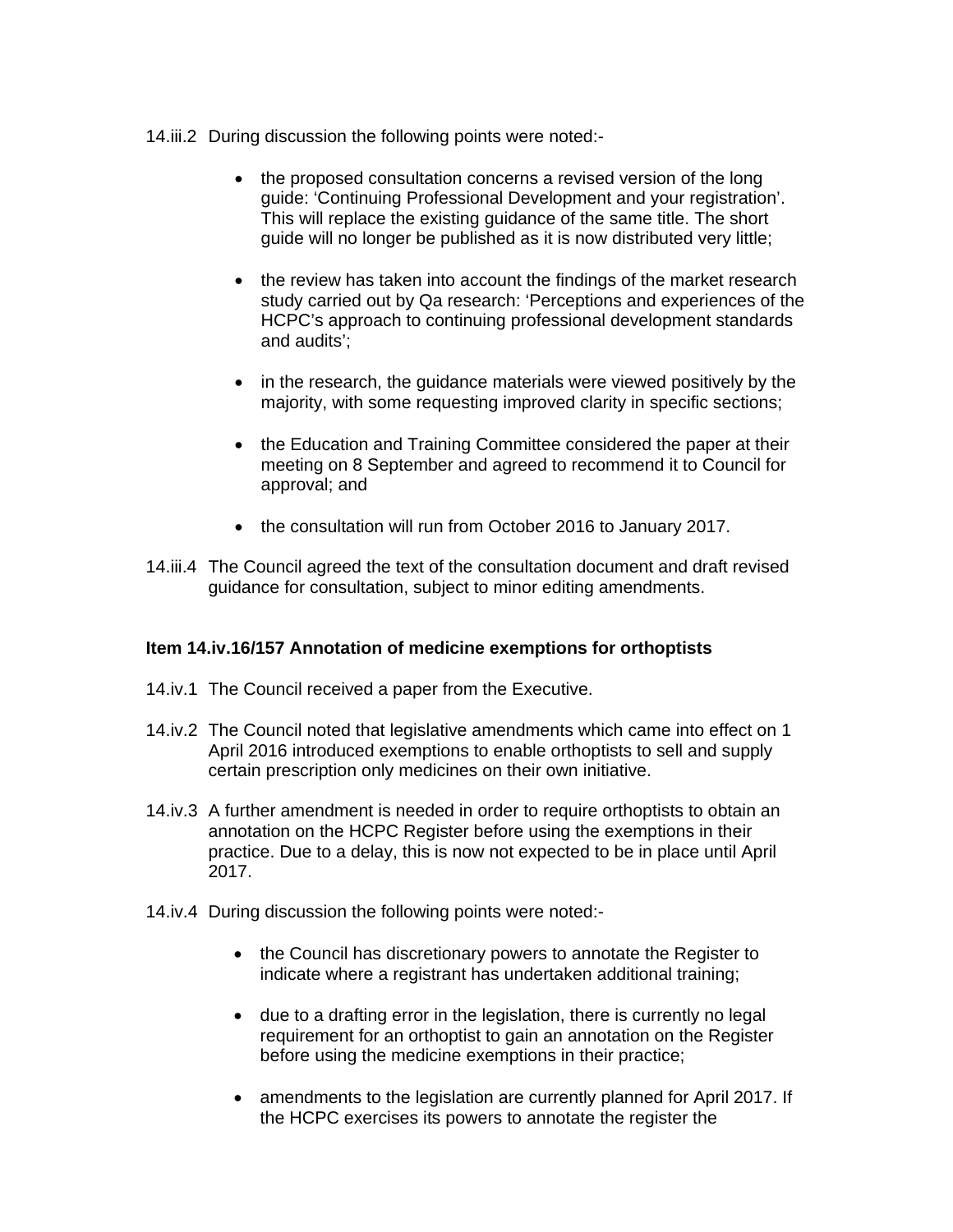requirement for annotation will be a regulatory expectation rather than an legal obligation, until the legislation is amended;

- if the Council exercises its powers, work to implement the annotation would proceed as originally planned, including publishing the standards in October 2016 and enabling education providers to request approval visits;
- advice from the Solicitor to the Council states that for public protection reasons, orthoptists should be expected to gain an annotation through completion of an approved programme before exercising the new entitlement; and
- the Education and Training Committee recommended to the Council publication of the standards and annotation at its meeting on 8 September 2016.
- 14.iv.5 The Council agreed that an update on the annotation of medicine exemptions for orthoptists would be provided to Council in May 2017 when the legislative amendments are expected to have been made.
- 14.iv.6 The Council agreed to;
	- publish the standards for the use of exemptions by orthoptists and begin the process of approving programmes against those standards; and
	- exercise its discretionary powers to annotate the Register entries of orthoptists who successfully complete approved training in the use of medicine exemptions (should the necessary legislation which would mandate this not be in place at that time).

## **Item 15.i.16/158 Consultation on draft social media guidance**

- 15.i.1 The Council received a paper from the Executive.
- 15.i.2 The Council noted that the revised SCPE include a standard about appropriate use of social media. Guidance has been produced to support this standard.
- 15.i.3 During discussion the following points were noted:-
	- HCPC have previously produced a page on the website with advice about how to use social media in a way that meets the standards, but during the review of the SCPE registrants requested specific published guidance;
	- the Executive contracted a third party to undertake an online 'crowdsourcing' exercise to inform the development of the guidance.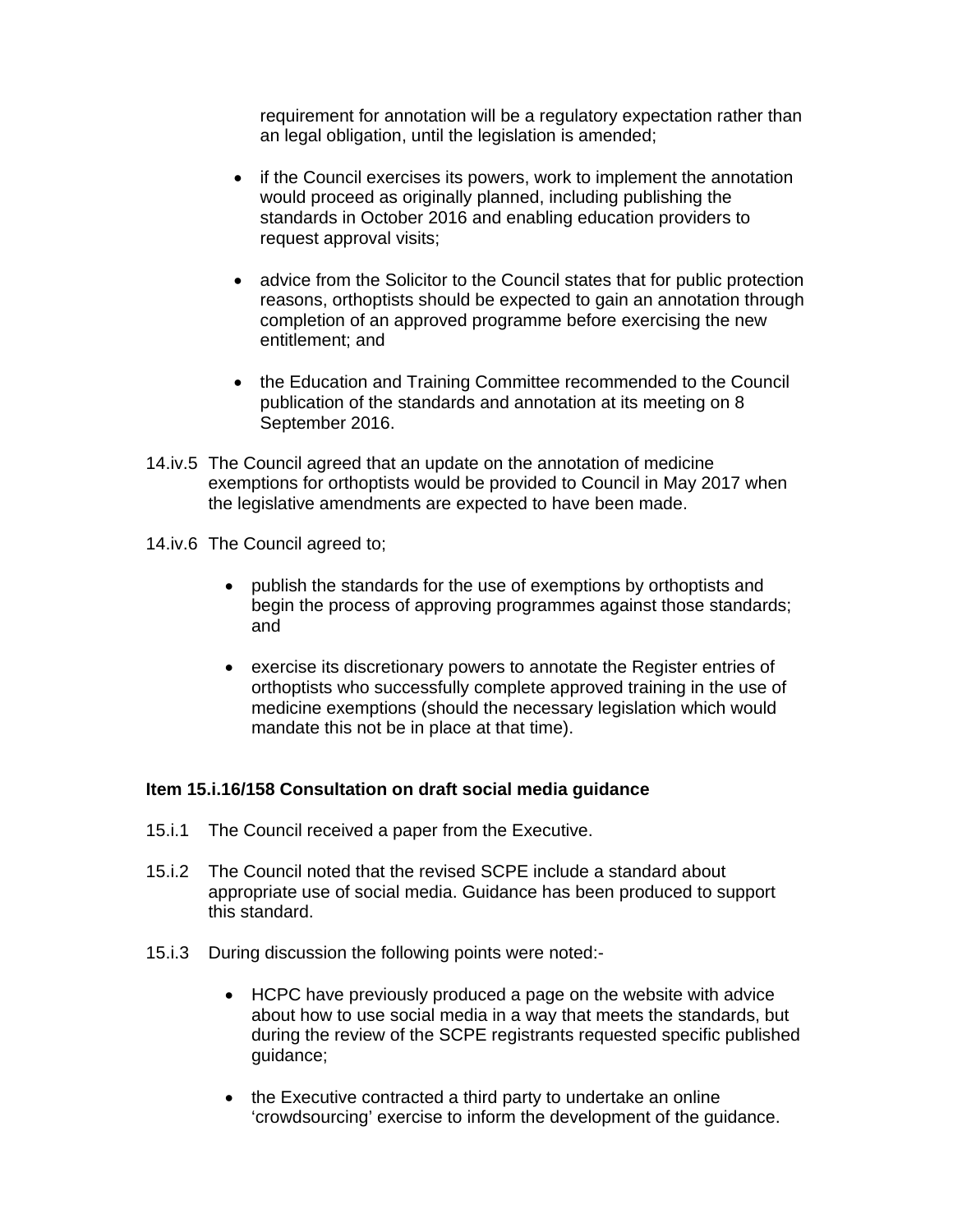313 people participated in the exercise, the majority were registrants. There were 2,081 contributions (ideas, comments and votes);

- the Executive also took into account the requests for advice received previously and the small number of fitness to practise cases which have involved inappropriate use of social media;
- at its meeting on 8 September 2016, the Education and Training Committee recommended the consultation document and draft standards to Council for approval; and
- it is proposed that the consultation on the draft guidance takes place between 3 October 2016 and 13 January 2017.
- 15.i.4 The Council agreed the text of the consultation document and the proposed guidance, subject to minor editing amendments.

## **Item 15.ii.16/159 Consultation on the revised guidance on confidentiality**

- 15.ii.1 The Council received a paper from the Executive.
- 15.ii.2 During discussion the following points were noted:-
	- the HCPC first published 'Confidentiality guidance for registrants' in 2008;
	- SCPE include requirements about respecting the confidentiality of service users' information;
	- the Executive has reviewed of the guidance with the aim of ensuring that it remains relevant to registrants and accurately reflects changes to the SCPE;
	- the guidance provided by other regulators has been reviewed, as well as relevant fitness to practise cases and queries received from registrants on this topic in the past;
	- the Education and Training Committee recommended the consultation text and draft guidance to Council for approval at their meeting on 8 September 2016; and
	- the consultation is planned to take place between 3 October 2016 and 13 January 2017.
- 15.ii.3 The Council agreed the text of the consultation document and the proposed revised guidance, subject to legal scrutiny and minor editing amendments.